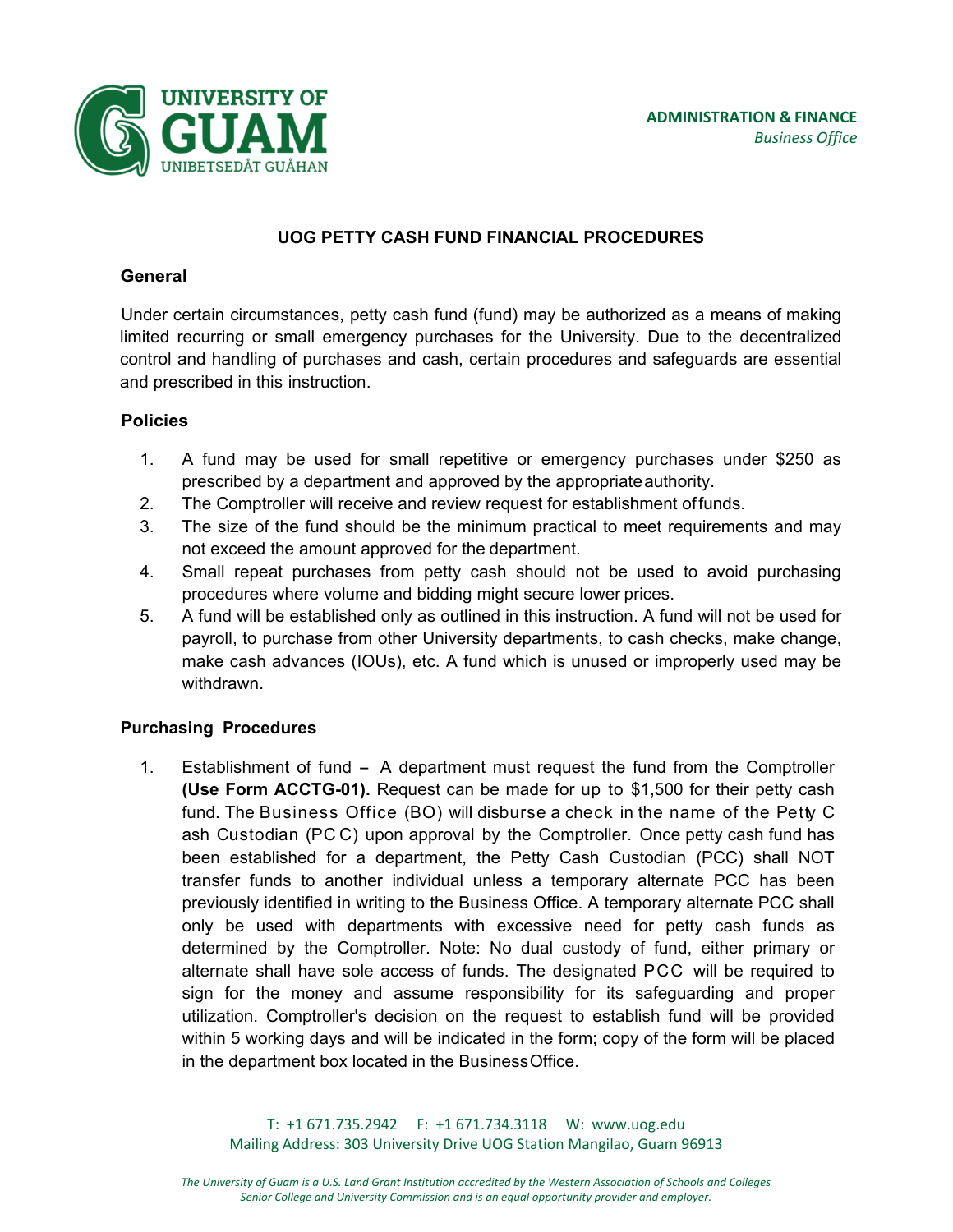

- 2. Fund management Responsibility for management and operation of the fund, in accordance with procedures of this instruction, is delegated by the Comptroller to the designated and approved custodian with overall accountability resting with the appropriate administrator.
	- A. When funds transfer between PCC and alternate PCC both parties must be present. Individual holding funds shall take accountability of funds and present to receiving PCC. Receiving PCC shall count funds and acknowledge funds match accountability presented by transferring PCC. Should any discrepancy exist at time of transfer, department administrator shall also sign acknowledging discrepancy.
	- B. In all other cases, should a department need to change their PCC, all funds/documentation shall be forwarded to the Business Office for clearance. The department shall re-apply for a new PCC fund with Form ACCTG-01. The format shown on the Change of Petty Cash Fund Custodian should be used for certification and notification **(Use Form ACCTG-03).** When an increase or decrease in the fund amount is desired, a memo is sent to the Comptroller **(Use Form ACCTG-02).**
- 3. Authorization for purchase approval for purchase is secured from the custodian before making the purchase using fund money. Prior approval is necessary to insure that:
	- A. There is a valid UOG business purpose for the purchase.
	- B. The proposed purchase can properly be made from petty cash.
	- C. The department authorized the purchase and will reimburse the purchaser.
	- D. The purchaser understands the procedures for purchase, requirements for receipt, and procedures for reimbursement.

# **Note: Services are not allowed to be reimbursed from the Petty Cash Fund.**

- 4. Making purchases Upon approval by the custodian for specific purchase and the amount to be spent, the individual will:
	- A. Make the authorized purchase.
	- B. Pay for the purchase.
	- C. Secure a receipt or itemized ticket signed and marked "Paid" by the vendor.

# **Note: Purchases made to Military Base stores are not permitted.**

5. Securing reimbursement for individual purchase – After making the authorized purchase as outlined above, the individual purchaser needs to be reimbursed by the custodian as outlined in **"Reimbursement Procedures"** below.

> T: +1 671.735.2942 F: +1 671.734.3118 W: www.uog.edu Mailing Address: 303 University Drive UOG Station Mangilao, Guam 96913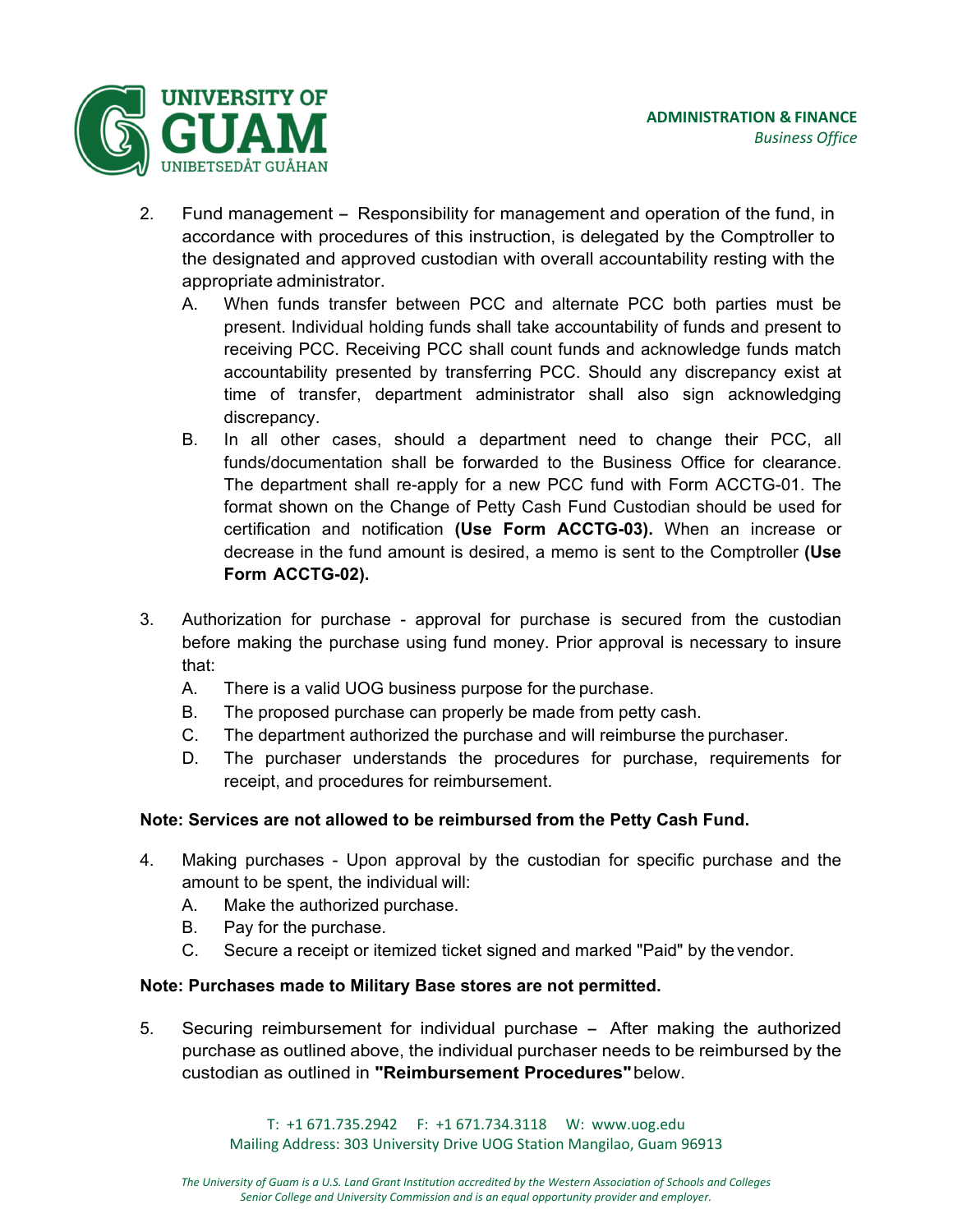

- 6. Cash advance prior to purchase It is intended that the purchaser pay the vendor and secure reimbursement from the fund upon presentation of a receipt. However, under unusual circumstances and when deemed necessary by the custodian, a cash advance may be made prior to the purchase under the following conditions:
	- A. The advance may be given only for the specific purchase approved and may not be outstanding for more than five working days.
	- B. The purchaser signs **(Use Form ACCTG-04, Petty Cash Voucher);** petty cash fund custodian must mark the form "Advance for Purchase" and complete the same as for a regular reimbursement.
	- C. The signed form is placed in the fund box.
	- D. Upon completion of the purchase:
		- a. The advance is marked "canceled" and is placed in the department file.
		- b. Reimburse either the purchaser or the fund (see section 7 below) any difference between the advance and the actual cost of the purchase.

## **Reimbursement Procedures**

- 1. **Reimburse a purchaser-** Before reimbursing the purchaser, the custodian needs to:
	- A. Verify that the University required the purchase for a valid business purpose, that it was a proper fund purchase, and that the University actually received the purchase.
	- B. Secure a proper receipt or itemized sales ticket marked "Paid" by the vendor.
- 2. **Reimburse the fund** When cash on hand in the fund reaches a level where reimbursement is required, at least once a month, **the custodian needs to:**
	- A. Clear out any "advance for purchase" receipts.
	- B. Count remaining cash and verify that the total cash plus the total receipts equals the total authorized fund.
	- C. As needed, reconcile fund and document by using Form **ACCTG-05, Petty Cash Replacement and Reconciliation Report.** Refer to item 6 below for reimbursement.
	- D. Document any shortage with an appropriate explanation entered, and the form signed by the custodian.
	- E. Deposit overage with the Cashier's Office using the departments account number.
	- F. Prepare a Check Request Form **"(Use Form ACCTG-05, Petty Cash Replacement and Reconciliation Report)** for the amount due the fund. The form must be supported by **Form ACCTG-04, Petty Cash Voucher** plus the proper receipts to cover the expenditure reimbursement. Send the completed forms to the Business Office for processing. The custodian should retain a copy of all documentation.